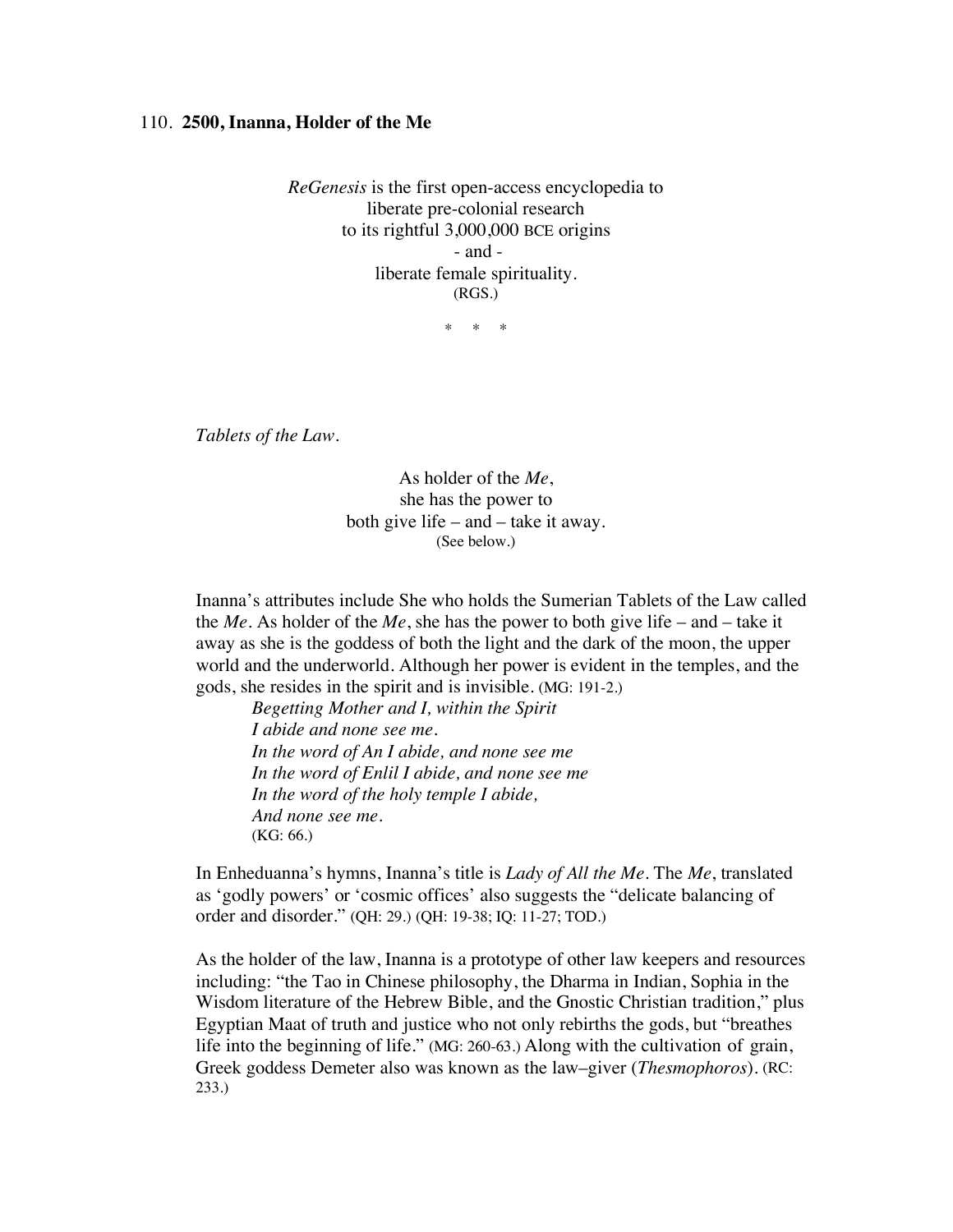According to Maulana Karenga in *Maat: The Moral Ideal in Ancient Egypt, A Study in Classical African Ethics,* Maat as a law keeper and life giver/creation prototype is also a central concept. (MMI: 5.)

Maat as *order* is the principle, which makes the whole of existence possible. At the same time, it is a life–generating principle and force. Thus, it is written that Nun, the primeval waters, said to Atum, (the Creator) 'Kiss your daughter Maat. Put her to your nose that your heart may live.' Maat then is both a reality-constituting force and a life – giving force at the very moment of creation (MMI: 8).

As noted below, Inanna like most females and goddesses saw a dramatic shift in power as myths/mythology clearly illustrates.

The goddess Ninhursaga also lost rank to Enki, who subsequently supplanted her (TOD: 108-109). Thorkild Jacobsen theorizes that during this period, there was a dramatic shift between Enki and the mother goddess, until eventually she 'had to yield before a male god who, as she herself, represented numinous power in giving form and giving birth, the god of the fresh water, Enki/Ea' (NON: 294; RGS). (RGS: 2300, Sumerian Transitions).

The following summary from "Patriarchal Puzzle: State Formation in Mesopotamia and Mesoamerica" is a compendious background against which Inanna became the holder of the Sumerian Tablets of the Law. (PPSF.)

As warfare became a primary concern in both the Old and New Worlds, new political and ideological structures came into being, leading to the consolidation of the state in the hands of an increasingly male ruling class. In Sumer, the  $4<sup>*</sup>$  millennium BCE had been peaceful, judging from the networks of open villages in the central regions. By the Early Dynastic period these villages had for the most part disappeared as the inhabitants sought protection from predatory armies behind the walls of the cities. (PPSF: 63).

Meanwhile, the female deities were not only challenged, but also eventually subordinated. According to Jacobsen (PDAM: 164) Sumerian mythology is based in historical events. [In] the assembly of the female and male gods, in which Inanna speaks with as much wisdom and authority as the male gods, ... temporary kings were elected to deal with wars of limited duration, and at this stage rape was still considered a heinous crime, punishable by exile, even for a king. This is reflected in the tale of Enlil, who rapes the prepubescent goddess Ninlil and is banished to the nether world (PPSF: 63; SHCC: 146).

By 2700 BCE, the assembly of Uruk consisted only of men – the basic step in the breakdown of the democratic process. Moreover, Gilgamesh was no longer elected, but ruled by 'divine appointment,' and could overrule the assembly's vote against war. His right of sexual access to every woman's body demonstrated his power over men as well as women (G: 15). Not only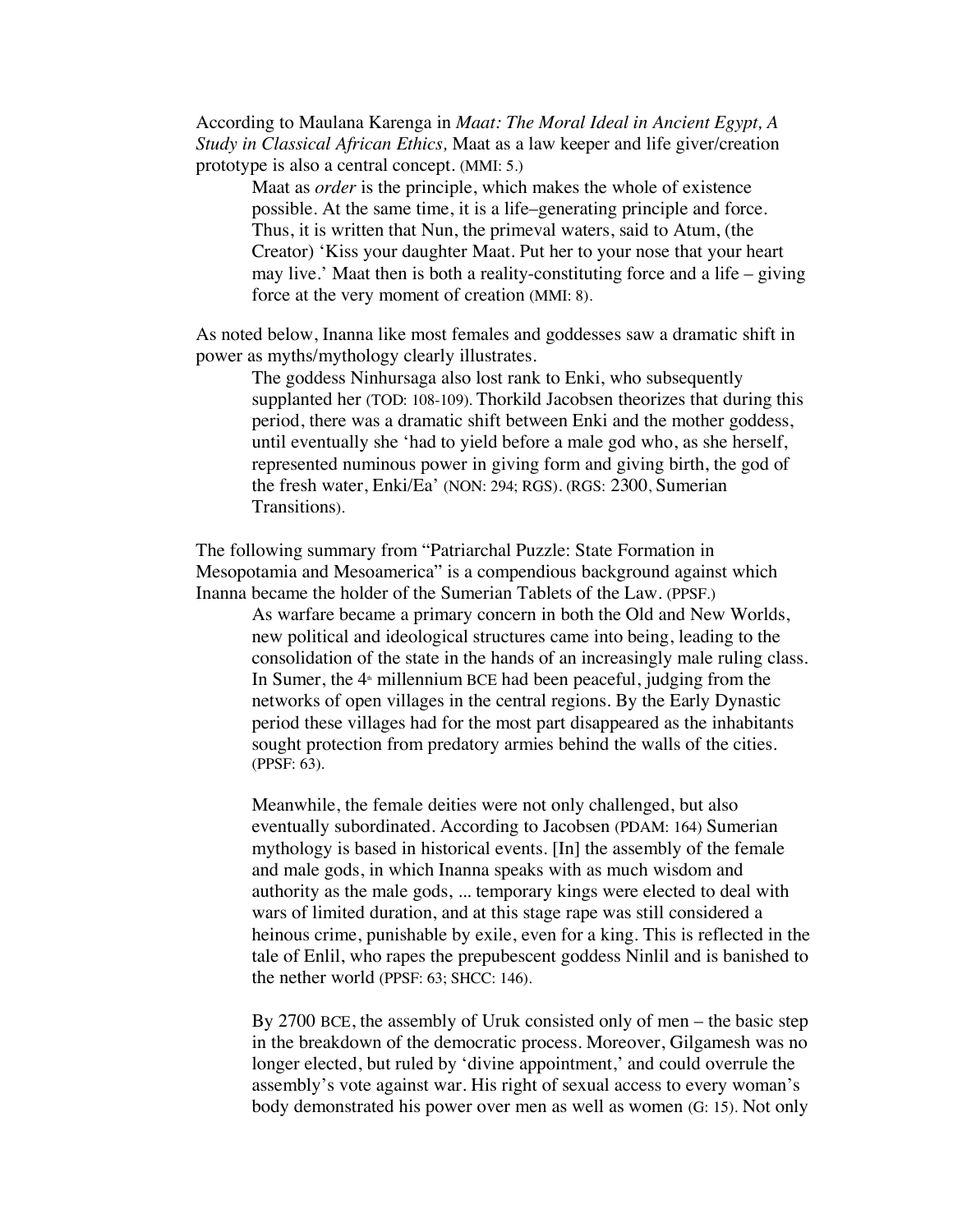was this 'epic hero' a rapist and tyrant, but he [also] grossly insulted Inanna, his matron deity (by then demoted to goddess of prostitutes) (PPSF: 63).

By the end of the third millennium BCE, 'the king had become the sole and absolute ruler of the land' (SM: 12). The *Enuma Elish* – the Babylonian epic creation composed during the latter half of the second millennium BCE and performed at the New Year Festival every year for nearly two thousand years – shows that before the king could assume absolute power, women had to be totally subjugated. In it the assembly asks the god Marduk to destroy the goddess Tiamat – the original progenitor and creator of all, once equated, like Nammu, with the primeval sea, but now associated with inertia, chaos and anarchy, opposed to the emerging forces of activity and order (PPSF: 63). (PPSF: 60-65.)

As Jacobsen suggests that Sumerian mythology is based in historical events, Samuel Hooke in *Middle Eastern Mythology* brings this topic full circle in his discussion about the vital function of mythology and how this pertains to both Egypt and Mesopotamia.

It is a well–established fact that most of the texts from which our knowledge of the myths here described is taken have been found in temple archives. They imply the existence of a highly developed urban civilization resting on an agricultural basis. These texts show that the dwellers in Egypt and Mesopotamia had created an elaborate pattern of activities, to which we give the name of ritual (ME: 11). …

Ritual consisted of the part which was *done*, which the Greeks called the *dromenon*, and the spoken part, which they called the *muthos*, or myth. In the ritual the myth told the story of what was being enacted; it described a situation; but the story was not told to amuse an audience; it was a word of power. The repetition of the magic words had power to bring about, or recreate, the situation, which they described. We shall see later that, at a central point in the Babylonian New Year Festival, the priests recited the chant called *Enuma Elish*, which was the myth of Creation and the recitation did something; it brought about a change in the situation which the ritual was enacting. … Long before the appearance of the earliest (ME: 12) forms of historical records, the myth had a vital function in the life of the community; as an essential part of ritual it helped to secure those conditions upon which the life of the community depended. This is why we have called this type of myth the ritual myth. It takes its name from its function, which is to aid in securing the efficacy of the ritual. It is possible that this was the earliest type of myth to come into existence (ME: 13).

Further cathedra goddesses research: 8300-4500, Sha'ar Hagolan (Sha'ar HaGolan); 7250-6150, Çatal Hüyük, Anatolia; 7100-6300, Cathedra Goddess of the Beasts; 5500-3500, Cucuteni (Tripolye) Culture, Eastern Europe; 5400-3500, Ancient Aphrodite: Chalcolithic or Copper Age; 4400-2500, Olympus Hera;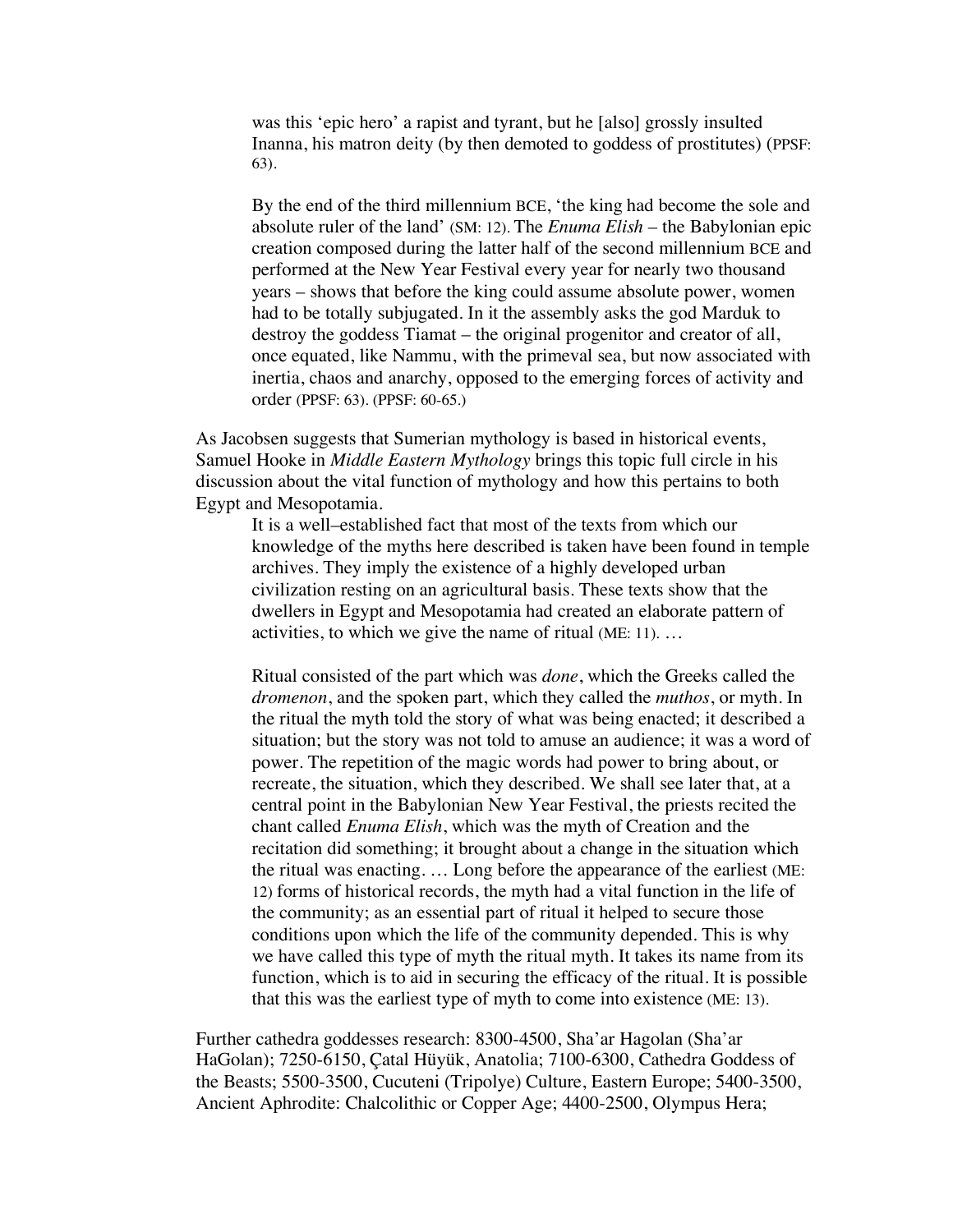4000-3000, Egypt, Africa, and Cathedra Goddesses; 3250, Scorpion Tableau, Earliest Egyptian Proto-Hieroglyphics; 3000-2000, Anatolia, Kubaba and the Hittites; 2000, Asherah; 900, Taanach, Canaanite Libation Stand; 800-700, Kuntillet Ajrud and Khirbet El-Qom; 750-650, Cybele and King Midas, Anatolia; 550, Cathedra Goddess Kourotrophos, Megara Hyblaea, Sicily; and 400, Cathedra Goddess Isis. (RGS.)

Further Inanna research: 5000-4900, Inanna in Uruk, Mesopotamia; 4000, Sumer, Mesopotamia, and Mythologems; 2400, Lilith and Eve; 2370-2316, Akkadian Enheduanna and Inanna's Hymns; 2300, Sumerian Transitions; 2000, Babylonian Mythology; 1800, Re-Visioning Goddess Sarah and Abraham; and 1750, Hammurabi Laws, Babylon, Ishtar, and Inanna. (RGS.)

Further Inanna bibliographical research:

- Casey, Rita Anne. *Inanna and Enki in Sumer: An Ancient Conflict Revisited.* Diss. CIIS, 1998. Ann Arbor, MI: ProQuest/UMI, 1998. (Publication No. AAT 9904977.) (IE.)
- Penglase, Charles. *Greek Myths and Mesopotamia: Parallels and Influence in the Homeric Hymns and Hesiod*. New York, NY: Routledge, 1997. (GMM.)

Further Gilgamesh research:

Nilson, Sherrill V. *Gilgamesh in Relationship: A Feminist, Kleinian Hermeneutic of the Contemporary Epic.* Diss. CIIS, 2000. Ann Arbor, MI: ProQuest/UMI, 2000. (Publication No. AAT 9992393.) (GIR.)

Further research on alternative gender identities and rituals of Inanna/Ishtar devotees:

- Frymer-Kensky, Tikva Simone. *In the Wake of the Goddesses: Women, Culture, and the Biblical Transformation of Pagan Myth*. New York, NY: Free Press, 1992. 45-57. (WOTG.)
- Harris, Rivkah. "Inanna Ishtar as Paradox and a Coincidence of Opposites." *The History of Religions* 30.3 (Feb. 1991): 261-278. (II.)
- Roscoe, Will. "Priests of the Goddess: Gender Transgression in Ancient Religion." *History of Religions* 35.3 (Feb. 1996): 195-230. (POG.)
- Taylor, Patrick. "The Gala and the Gallos." *Anatolian Interfaces: Hittites, Greeks, and Their Neighbours: Proceedings of an International Conference on Cross-Cultural Interaction, September 17-19, 2004, Emory University, Atlanta, GA.* Eds. Billie Jean Collins, Mary R. Bachvarova, and Ian Rutherford. Oxford, England: Oxbow Books, 2008. 173-180. (GATG.)

Further alternative research on Inanna's Sumerian Tablets of the Law called the *Me:*

Kramer, Samuel Noah. "Sumerian Historiography." *Israel Exploration Journal* 3.4 (1953): 217-232. (KSH.)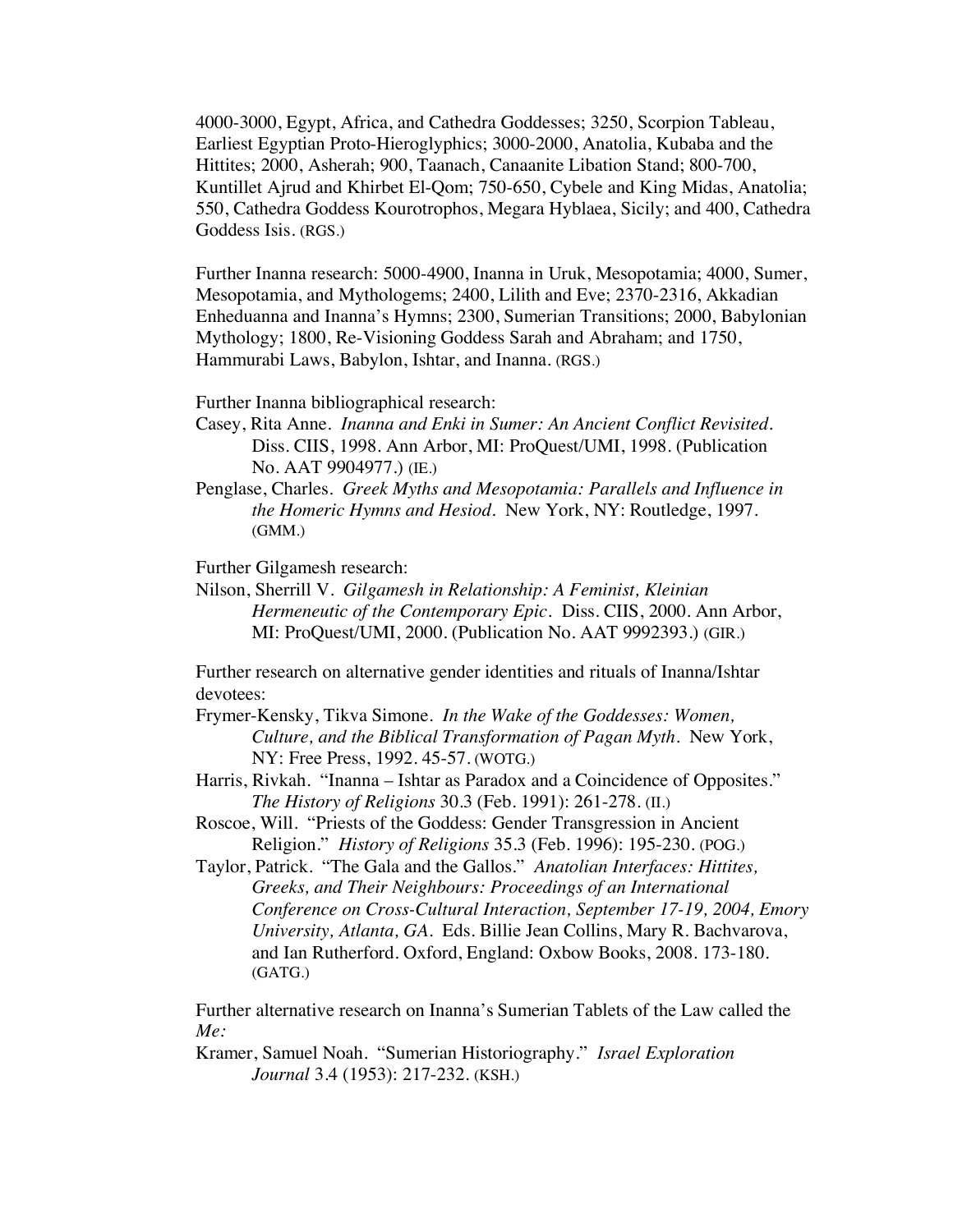Further research on theocratic cosmologies, mythic heroes, and savior Godtraditions:

- Aarons, Mark, and John Loftus. *Unholy Trinity: The Vatican, the Nazis, and the Swiss Banks*. New York, NY: St. Martin's Griffin, 1998. (UT.)
- Baring, Anne, and Jules Cashford. *The Myth of the Goddess: Evolution of an Image*. London, England: Viking, 1991. 290-298. (MG.)
- Christ, Carol P. *Rebirth of the Goddess: Finding Meaning in Feminist Spirituality*. New York, NY: Addison-Wesley, 1997. 48-49; 160-171. (ROG.)
- \_\_\_\_\_. "Patriarchy as a System of Male Dominance Created at the Intersection of the Control of Women, Private Property, and War, Part 2." *Feminism and Religion* (18 Feb. 2013 http://feminismandreligion.com). (PSM.)
- \_\_\_\_\_. "A New Definition of Patriarchy: Control of Women's Sexuality, Private Property, and War." *Feminist Theology* 24:3 (April 2016): 214-225. (NDP.)
- Curran, L. C. "Rape and Rape Victims in the Metamorphoses." *Arethusa* 11.1-2 (1978): 213-241. (RPV.)
- Eilberg-Schwartz, Howard, and Wendy Doniger. *Off with Her Head! The Denial of Women's Identity in Myth, Religion, and Culture*. Berkeley, CA: University of California Press, 1995. (OWH.)
- Finkelberg, Margalit. *Greeks and Pre-Greeks: Aegean Prehistory and Greek Heroic Tradition.* Cambridge, England: Cambridge University Press, 2005. 173-176. (GPG.)
- Goodison, Lucy. *Moving Heaven and Earth: Sexuality, Spirituality and Social Change.* Aylesbury, Bucks, England: The Women's Press, 1990. (MHE.)
- Hinds, Stephen. *The Metamorphosis of Persephone: Ovid and the Self-Conscious Muse*. Cambridge [Cambridgeshire], England: Cambridge University Press, 1987. (MOP.)
- Jantzen, Grace. *Foundations of Violence*. London, England: Routledge, 2004. (FV.)
- Keller, Mara Lynn. "Violence against Women and Children in Scriptures and in the Home." *The Rule of Mars: Readings on the Origins, History and Impact of Patriarchy.* Ed. Christina Biaggi. Manchester, CT: Knowledge, Ideas & Trends, 2005. 225-240. (VA.)
- Kertzer, David I. *The Pope and Mussolini: The Secret History of Pius XI and the Rise of Fascism in Europe.* Oxford, England: Oxford University Press, 2014. (TPM.)
- Martos, Joseph, and Pierre Hégy. *Equal at the Creation: Sexism, Society, and Christian Thought*. Toronto, Canada: University of Toronto Press, 1998. (EAC.)
- Rayor, Diane. *The Homeric Hymns: A Translation, with Introduction and Notes.* Berkeley, CA: University of California Press, 2004. (HH.)
- Reid-Bowen, Paul. *Goddess as Nature: Towards a Philosophical Thealogy.* Burlington, VT: Ashgate Publishing Co., 2007. (GAN.)
- Richlin, Amy. "Reading Ovid's Rapes." *Arguments with Silence: Writing the*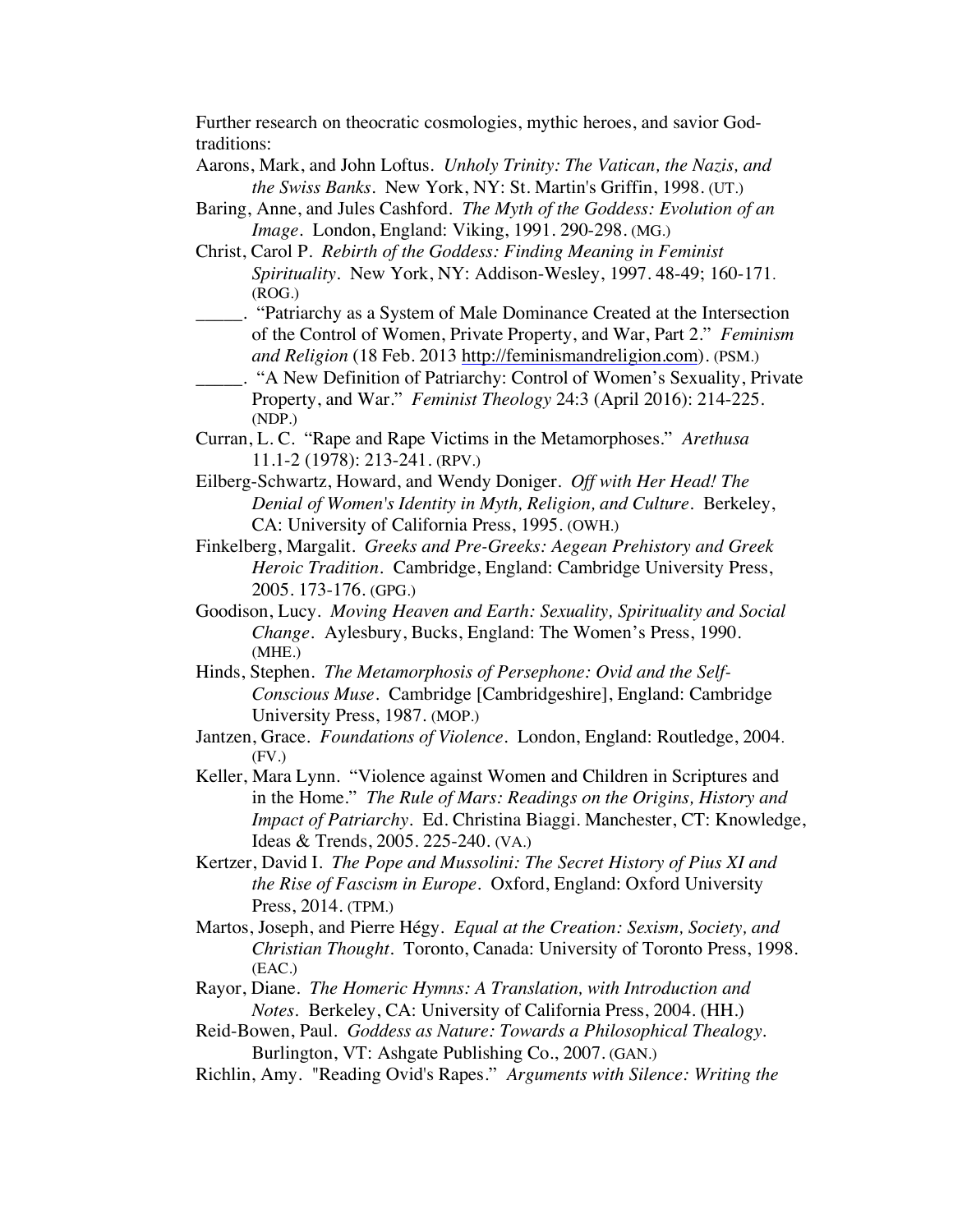*History of Roman Women*. Ann Arbor, MI: The University of Michigan Press, 2014. 158-179. (ROR.)

- Sissa, Giulia. "The Sexual Philosophies of Plato and Aristotle." *A History of Women in the West: I. From Ancient Goddesses to Christian Saints.* Ed. Pauline Schmitt Pantel. Trans. Arthur Goldhammer. Cambridge, MA: Harvard University Press, 1992. 46-81. (SPPA.)
- Thornhill, Randy, and Craig T. Palmer. *A Natural History of Rape: Biological Bases of Sexual Coercion*. Cambridge, MA: MIT Press, 2000. (NHR)
- Weil, Simone. *The Iliad: Or, the Poem of Force*. Wallingford, PA: Pendle Hill, 1962. (TLPF.)
- Yalom, Marilyn. "Wives in the Ancient World: Biblical, Greek, and Roman Models." *A History of the Wife*. New York, NY: HarperCollins, 2001. (HOW.)

Considering Roscoe's unique cross – cultural focus, gender – variant subject expertise and extensive notes, also recommend "Priests of the Goddess" (POG) for further research of: the rites and rituals of Galli priests (*tertium genus*) of Cybele (neo-Hittite Kubaba/Phrygian Matar Kubileya (198) [or Kubeleya]) and Attis; the Corybantes and Curetes (202); eunuch priests of Artemis at Ephesus (217); Semitic Qedesh, pl. Qedeshim (217-218); the Des-Demeter veneration (217); Caria Eunuchs (217); Indian Hijra (197); plus the Berdaches nascent priests of the North American Oikumene, Lakota, and Pueblo tribes. (POG: 223-224.)

Given different translations, interpretations, and discoveries there are various dating considerations for Mesopotamian myths and tablets, including *Enuma Elish* 1600-1100 BCE, roots of which may be the 2300 BCE Ziusudra tablets? Just as there are varying accounts of creation in the Bible, so also do the Mesopotamian accounts to which they relate differ. There are three Mesopotamian stories dealing with the creation, the flood and the 'fallen,' or more properly, limited, state of humankind. These are *Adapa, Atrahasis*  and *Enuma Elish.* In addition to these, motifs scattered through the epic of *Gilgamesh* impinge on the creation, the flood and the mortality of Humans. (SOTB: 32.)

Of particular importance in reviewing these myths is their evidence of conscious reworking of religious material to suit political goals. While we do not have the original autographs of either the books of the Bible or the documents from which they were drawn, we *do* have the originals of the Sumerian and Babylonian works inscribed on baked clay tablets, and these stretch over a period of literally thousands of years. With the rise of the city of Babylon, first to preeminence and then to over lordship of the Mesopotamian city states, the material from *Atrahasis* and the Sumerian creation stories was altered in the *Enuma Elish* to make Marduk, the patron deity of Babylon and originally a minor deity, into the king of the gods. In Assyrian editions of the epic Ashur, patron deity of that nation, displaced Marduk as the hero and the new chief god. What material was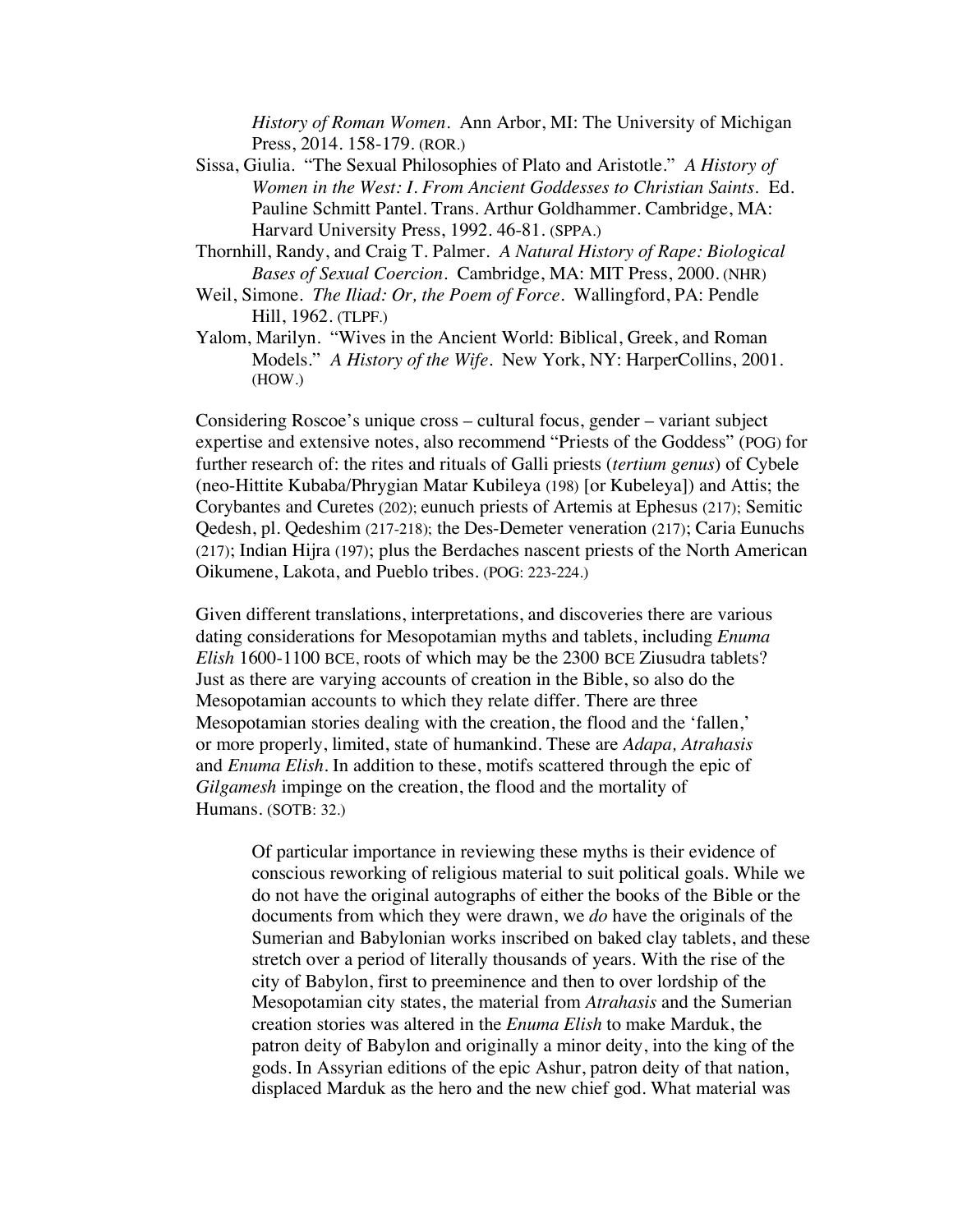not considered so sacrosanct that it could not be changed to fit a political agenda. Indeed, since politics and religion were united, political agendas *required* religious change, and religious change was inherently political (SOTB: 32-33).

Further research on myths, epics, and tablet dating challenges:

Callahan, Tim. *Secret Origins of the Bible.* Altadena, CA: Millennium Press, 2002. (SOTB.)

- Campbell, Joseph. *The Masks of God: Occidental Mythology.* Harmondsworth, England: Penguin Books, 1984. 80-81. (MOG.)
- Dalley, Stephanie. *Myths from Mesopotamia: Creation, the Flood, Gilgamesh, and Others*. Oxford, England: Oxford University Press, 1989. 228-229. (MFMC.)
- Gadotti, Alhena. "Portraits of the Feminine in Sumerian Literature." *Journal of the American Oriental Society* 131.2 (Apr.-Jun. 2011): 195-206. (PFS.)
- Kramer, Samuel Noah. *From the Poetry of Sumer*. Berkeley, CA: University of California, 1979. (FPS.)
- Long, Asphodel. "The Goddess in Judaism: An Historical Perspective." *The Absent Mother: Restoring the Goddess to Judaism and Christianity.* Ed. Alix Pirani. Hammersmith, London, England: Mandala, 1991. 34-46. (GJ.)
- Sandars, N. K. *Epic of Gilgamesh: An English Version with an Introduction.* Harmondsworth, England: Penguin Books, 1971. (EOG.)
- Stanton, Elizabeth C. *The Woman's Bible*. Seattle, WA: Coalition Task Force on Women and Religion, 1974. (TWB.)
- Stuckey, Johanna H. "Queen of Heaven and Earth: Inanna-Ishtar of Mesopotamia." Ed. Patricia Monaghan. *Goddesses in World Culture.* Vol. 2. Santa Barbara, CA: Praeger, 2011. 19-38. (QH.)
- Starhawk. *Truth or Dare: Encounters with Power, Authority, and Mystery.* San Francisco, CA: Harper & Row, 1987. 32-40. (TDE.)

Further research on Sumeria, Enheduanna, and Enlil:

Gadotti, Alhena. "Portraits of the Feminine in Sumerian Literature." *Journal of the American Oriental Society* 131.2 (Apr.-Jun. 2011): 195-206. (PFS.)

IMAGE: MAP: NEAR EAST.

PHOTO: © GSA. DESCRIPTION: NEAR EAST MAP INC. URUK, UR, BABYLONIA, ETC. SLIDE LOCATION MAPS, SHEET 1, ROW 3, SLEEVE 2, SLIDE #28, BCE. IT\_MAP\_S1\_R3\_SL2\_S28.jpg ON LOCATION: METROPOLITAN MUSEUM OF ART: NEW YORK, NY. NOTE 1: FIELDWORK PROJECT 2002. PHOTO NOTE: ILLUSTRATOR, CHRISI KARVONIDES' TEAM.

IMAGE: EUPHRATES RIVER: BABYLONIA. PHOTO: © GSA. DESCRIPTION: EUPHRATES RIVER ABOVE THE PERSIAN GULF, BABYLONIA. SLIDE LOCATION NEAR EAST, SHEET 8, ROW 3, SLEEVE 3, SLIDE #2, BCE. CU\_NEA\_S8\_R3\_SL3\_S2.jpg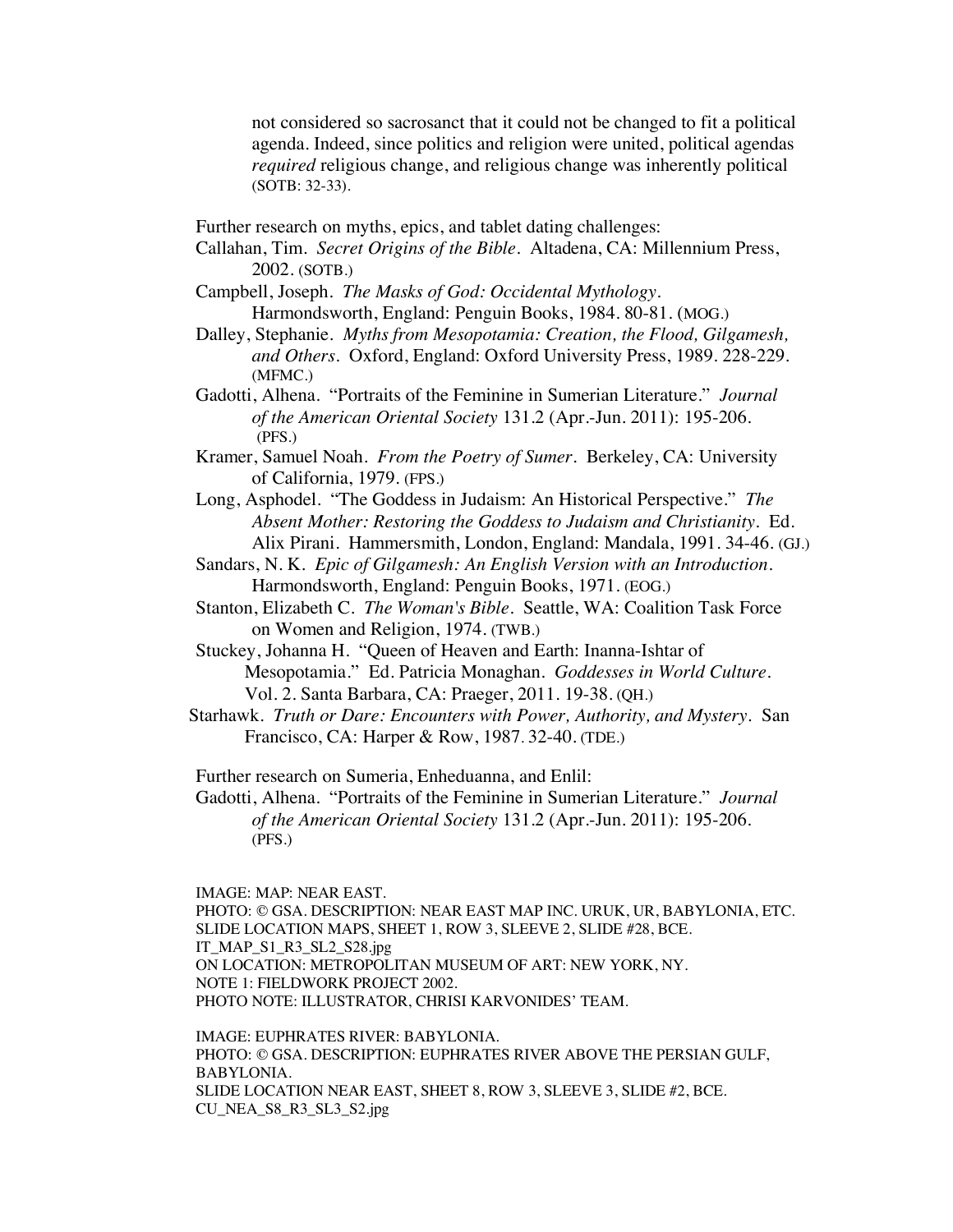LOCATION: EUPHRATES RIVER: BABYLONIA. NOTE 1: FIELDWORK PROJECT.

IMAGE: CAKE OR BREAD WITH PRESUMED CUNEIFORM SCRIPT: MESOPOTAMIA. PHOTO: © GSA. DESCRIPTION: PRESUMED MESOPOTAMIAN SCRIPT (CUNEIFORM) ON WHAT MAY BE CAKE OR BREAD FOR THE QUEEN OF HEAVEN, ISHTAR (INANNA).

SLIDE LOCATION NEAR EAST, SHEET 11, ROW 4, SLEEVE 1, SLIDE #14E,  $2^{\omega}$  MIL. BCE. CU\_NEA\_S11\_R4\_SL1\_S14E.jpg

SHOT ON LOCATION: MUSÉE DU LOUVRE: PARIS, FRANCE.

NOTE 1: ISHTAR BREAD/CAKE. "O ISHTAR I HAVE MADE A PREPARATION OF MILK, CAKE GRILLED BREAD AND SALT, HEAR ME AND BE KIND (VKB: 101-122; CDBL: 124)."

NOTE 2: FIELDWORK PROJECT 1980-1989.

IMAGE: INANNA/ISHTAR/ANAHITA: SUSA ACROPOLIS, SW IRAN. PHOTO: © GSA. DESCRIPTION: INANNA'S SUMERIAN TEMPLE LEVEL 7A AT NIPPUR, BABYLONIA JUST BELOW BABYLON (IRAQ). LOCATION NEAR EAST, SHEET 6, ROW 4, SLEEVE 4, SLIDE #15, EARLY DYNASTIC IIIb PERIOD.

CU\_NEA\_S6\_R4\_SL4\_S15.jpg

SHOT ON LOCATION: METROPOLITAN MUSEUM OF ART: NEW YORK, NY. NOTE 1: MESOPOTAMIAN MOON (LUNAR) RELIGION AT MAMRE INCLUDED ASHERAH AS MOON AND TREE GODDESS OF THE MOTHERS (RGS). NOTE 2: "DURING THE OLD BABYLONIAN AKKADIAN PERIOD, C. 1800-1700 BCE, RELIGIOUS RESIDENCES FOR CLOISTERED PRIESTESSES INCLUDED NIPPUR AND SIPPAR IN MESOPOTAMIA (RGS)." NOTE 3: FIELDWORK PROJECT 2002.

IMAGE: RELIEF OF INANNA'S REED HUT: URUK, BABYLON. PHOTO: ALABASTER RELIEF OF INANNA'S REED HUT OR TENT ON A *TROUGH* (HOLE-LIKE TUBE) POSSIBLY USED FOR KNEADING PURPOSES, URUK, BABYLON. NOTE 1: KING JOSIAH. "PULLED DOWN THE HOUSE OF THE SACRED MALE PROSTITUTES WHICH WAS IN THE TEMPLE OF YAHWEH AND WHERE THE WOMEN WOVE CLOTHES FOR ASHERAH (II K 23.7)." NOTE 2: FIELDWORK PROJECT. PHOTO NOTE: ILLUSTRATION TBD, CHRISI KARVONIDES' TEAM.

IMAGE: DOUBLE GODDESS INANNA/ERESHKIGAL: BABYLON. PHOTO: © GSA. DESCRIPTION: STIFF NUDE SNAKE – BIRD INANNA/ERESHKIGAL GODDESS, UR, BABYLON. SLIDE LOCATION NEAR EAST, SHEET 2, ROW 2, SLEEVE 3, SLIDE #20, 4000-3500 BCE. CU\_NEA\_S2\_R2\_SL3\_S20.jpg SHOT ON LOCATION: BRITISH MUSEUM: LONDON, ENGLAND. NOTE 1: SCHEMATIC RENDERING SIMILAR TO CUCUTENI STIFF NUDE GRAVE FINDS. (LOG: 199; COG: 111.) NOTE 2: FIELDWORK PROJECT 1998-2002.

IMAGE: CATHEDRA LAW – GIVER INANNA WITH ME: SUSA, SW IRAN. PHOTO: © GSA. DESCRIPTION: SEATED GODDESS NARUNDI OR INANNA WITH THE ME IN FEATHERED ROBE (KAUNAKES). LIONS ARE ON EACH SIDE AND UNDER HER FEET ALONG WITH INSCRIPTIONS FROM THE SUSA ACROPOLIS IN SW IRAN. SLIDE LOCATION NEAR EAST, SHEET 5, ROW 2, SLEEVE 1, SLIDE #30E, C. 2500 BCE. CU\_NEA\_S5\_R2\_SL1\_S30E.jpg SHOT ON LOCATION: MUSÉE DU LOUVRE: PARIS, FRANCE.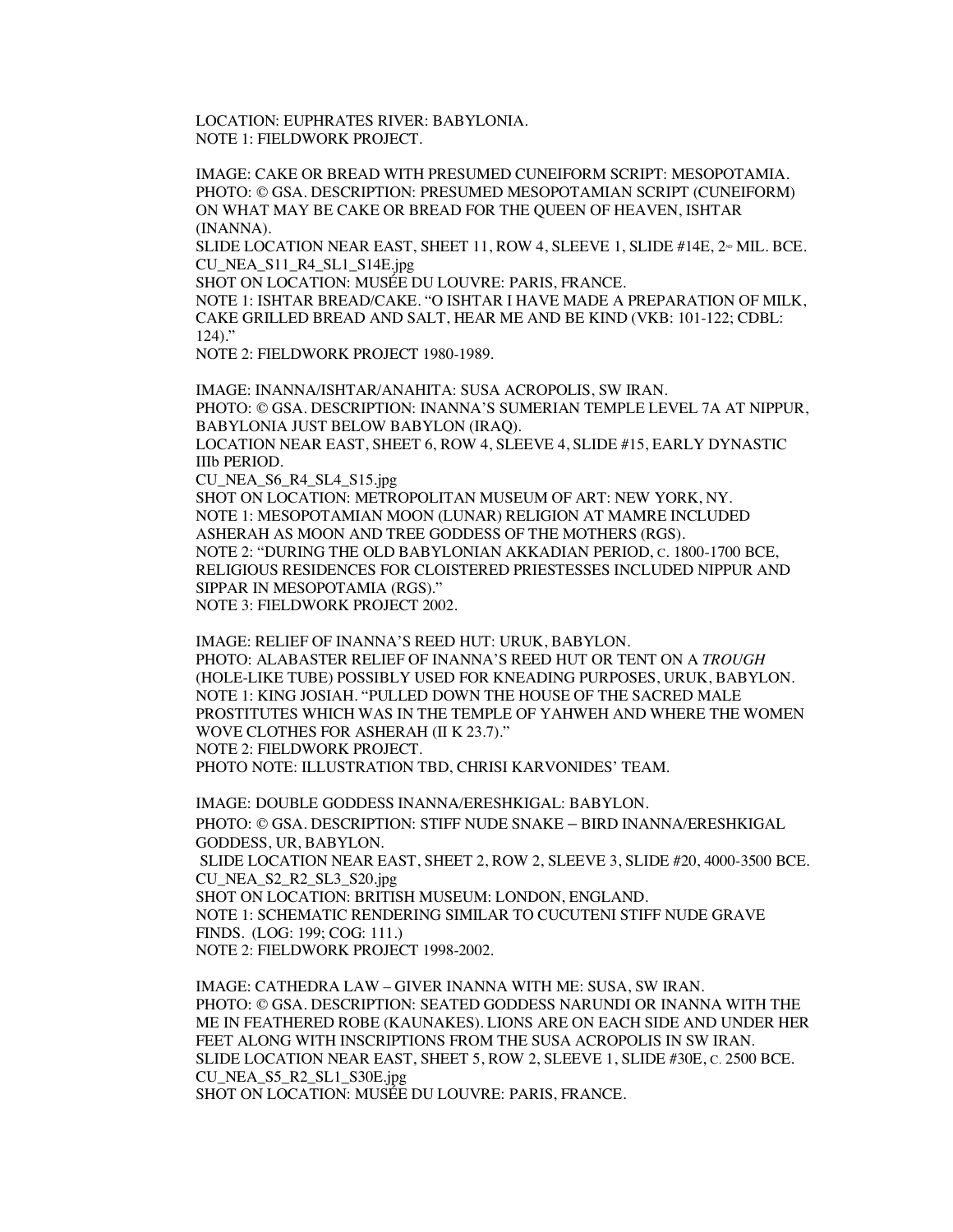NOTE 1: INANNA ACCORDING TO ANDRÉ PARROT. (SUA.) NOTE 2: INANNA'S ATTRIBUTES INCLUDE SHE WHO HOLDS THE SUMERIAN TABLETS OF THE LAW CALLED THE *ME*. (RGS.) (SOURCE = ENTRY ABOVE.) NOTE 3: AN ICONOGRAPHIC INTERPRETATION OF THE CATHEDRA (THRONE) GODDESS INANNA ALSO INCLUDES HIEROS GAMOS. (APL: 2-23-1999.) NOTE 4 "THE HIEROS GAMOS FROM WHENCE A ROYAL SOVEREIGN GETS HIS [OR HER] POWER AND THIS IS THE GODDESS HERSELF (APL: 2-23-1999)." NOTE 5: FIELDWORK PROJECT 1980-1989.

IMAGE: CATHEDRA THRONE DEITY: UR, BABYLON. PHOTO: © GSA. DESCRIPTION: TERRACOTTA CATHEDRA THRONE DEITY, UR. SLIDE LOCATION NEAR EAST, SHEET 11, ROW 3, SLEEVE 3, SLIDE #13, 2000-1050 BCE.

CU\_NEA\_S11\_R3\_SL3\_S13.jpg

SHOT ON LOCATION: BRITISH MUSEUM: LONDON, ENGLAND. NOTE 1: AN ICONOGRAPHIC INTERPRETATION OF THE CATHEDRA (THRONE) INCLUDES HIEROS GAMOS. (APL: 2-23-1999.)

NOTE 2: "THE HIEROS GAMOS FROM WHENCE A ROYAL SOVEREIGN GETS HIS [OR HER] POWER AND THIS IS THE GODDESS HERSELF (APL: 2-23-1999)." NOTE 3: FIELDWORK PROJECT 1998-2002.

IMAGE: GOLD STATUE OF CATHEDRA (SEATED) DEMETER.

PHOTO: © GSA. DESCRIPTION: GOLD STATUE OF SEATED DEMETER (CATHEDRA) LAWGIVER WITH CORNUCOPIA.

SLIDE LOCATION FRANCE, SHEET 1, ROW 2, SLEEVE 2, SLIDE #6, BCE.

CO\_FRA\_S1\_R2\_SL2\_S6.jpg

SHOT ON LOCATION: MUSÉE DU LOUVRE: PARIS, FRANCE.

NOTE 1: "ALONG WITH THE CULTIVATION OF GRAIN, GREEK GODDESS DEMETER ALSO BECOMES KNOWN AS THE LAW–GIVER (*THESMOPHOROS*) (RC: 233; RGS)." NOTE 2:

'CATHEDRA IS DEFINED AS THE OFFICIAL CHAIR OR THRONE OF ONE IN A POSITION OF PROMINENCE. ERICH NEUMANN SPEAKS OF THE SEATED GODDESS AS THE 'ORIGINAL FORM OF THE ENTHRONED GODDESS' (RG: 29; TGM: 98; RGS) (RG; 29 & RGS: 7100-6300, CATHEDRA GODDESS OF THE BEASTS, ÇATAL HÜYÜK).

NOTE 3:

THE GREAT FESTIVAL OF THESMOPHORIA, DURING THE MONTH OF PYANEPSION, WAS ALSO DEDICATED TO DEMETER. THIS CELEBRATION WAS RESTRICTED TO WOMEN, AND HERE AGAIN, CAKES WERE THE CULTIC SACRIFICIAL OFFERINGS (TVG: 175).

NOTE 4: FIELDWORK PROJECT 1980-1989.

IMAGE: SEATED LAW–GIVER GODDESS MAAT: KARNAK, EGYPT. PHOTO: © GSA. DESCRIPTION: HIEROGLYPHIC IMAGE OF SEATED CATHEDRA GODDESS MAAT WITH OSTRICH FEATHER AND ANKH (FEMALE SYMBOL OF ETERNAL LIFE – OR – BREATH OF LIFE).

SLIDE LOCATION EGYPT, SHEET 24, ROW 3, SLEEVE 4, SLIDE #86Y, BCE. CO\_EGY\_S24\_R3\_SL4\_S86Y.jpg

SHOT ON LOCATION: OPEN AIR MUSEUM: KARNAK, EGYPT.

NOTE 1: AN ICONOGRAPHIC INTERPRETATION OF THE CATHEDRA (THRONE) GODDESS MAAT INCLUDES HIEROS GAMOS. (APL: 2-23-1999.)

NOTE 2: "THE HIEROS GAMOS FROM WHENCE A ROYAL SOVEREIGN GETS HIS [OR HER] POWER AND THIS IS THE GODDESS HERSELF (APL: 2-23-1999)."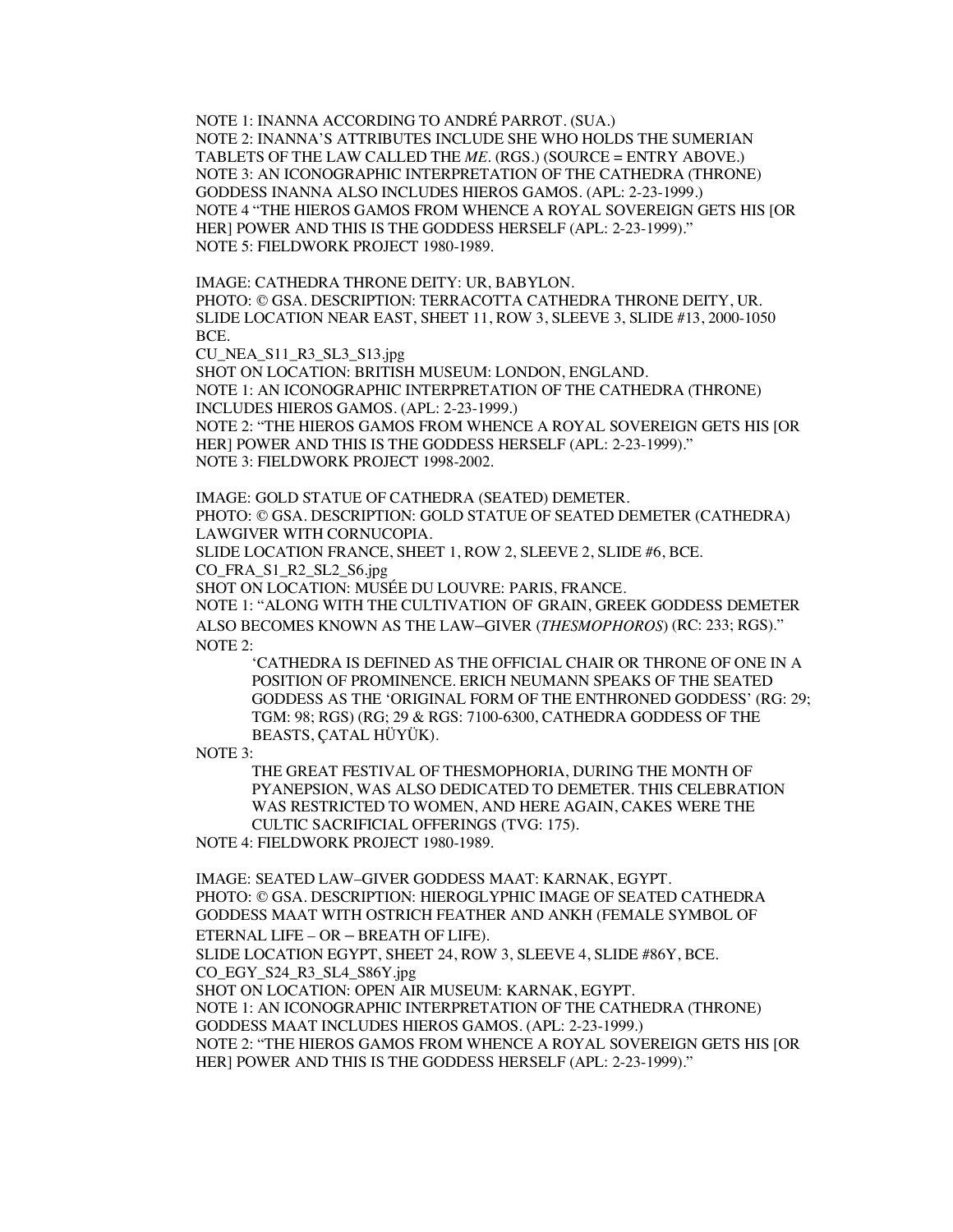NOTE 3: AS NOTED IN *RE-GENESIS,* 1999 (RG: 29, 44), THESE 'THRONED' GODDESSES [SUCH AS MAAT] WERE ENVISIONED AND SUBSEQUENTLY NAMED, CATHEDRA GODDESSES.

NOTE 4: FIELDWORK PROJECT 1989.

IMAGE: SEATED LAW–GIVER GODDESS MAAT: KARNAK, EGYPT. PHOTO: © GSA. DESCRIPTION: HIEROGLYPHIC IMAGE OF SEATED CATHEDRA GODDESS MAAT WITH OSTRICH FEATHER AND ANKH (FEMALE SYMBOL OF ETERNAL LIFE – OR – BREATH OF LIFE).

SLIDE LOCATION EGYPT, SHEET 24, ROW 4, SLEEVE 1, SLIDE #90, BCE. CO\_EGY\_S24\_R4\_SL1\_S90.jpg

SHOT ON LOCATION: OPEN AIR MUSEUM: KARNAK, EGYPT.

NOTE 1: AN ICONOGRAPHIC INTERPRETATION OF THE CATHEDRA (THRONE) GODDESS MAAT INCLUDES HIEROS GAMOS. (APL: 2-23-1999.)

NOTE 2: "THE HIEROS GAMOS FROM WHENCE A ROYAL SOVEREIGN GETS HIS [OTHER] POWER AND THIS IS THE GODDESS HERSELF (APL: 2-23-1999)." NOTE 3: AS NOTED IN *RE-GENESIS,* 1999 (RG: 29, 44), THESE 'THRONED' GODDESSES [SUCH AS MAAT] WERE ENVISIONED AND SUBSEQUENTLY NAMED, CATHEDRA GODDESSES.

NOTE 4: FIELDWORK PROJECT 1989.

IMAGE: SEATED LAW–GIVER GODDESS MAAT: KARNAK, EGYPT. PHOTO: © GSA. DESCRIPTION: HIEROGLYPHIC IMAGE OF SEATED CATHEDRA GODDESS MAAT WITH OSTRICH FEATHER AND ANKH (FEMALE SYMBOL OF

ETERNAL LIFE – OR – BREATH OF LIFE). SLIDE LOCATION EGYPT, SHEET 24, ROW 4, SLEEVE 2, SLIDE #90A, BCE.

CO\_EGY\_S24\_R4\_SL2\_S90A.jpg

SHOT ON LOCATION: OPEN AIR MUSEUM: KARNAK, EGYPT.

NOTE 1: AN ICONOGRAPHIC INTERPRETATION OF THE CATHEDRA (THRONE) GODDESS MAAT INCLUDES HIEROS GAMOS. (APL: 2-23-1999.)

NOTE 2: "THE HIEROS GAMOS FROM WHENCE A ROYAL SOVEREIGN GETS HIS [OR HER] POWER AND THIS IS THE GODDESS HERSELF (APL: 2-23-1999)."

NOTE 3: AS NOTED IN *RE-GENESIS,* 1999 (RG: 29, 44), THESE 'THRONED' GODDESSES [SUCH AS MAAT] WERE ENVISIONED AND SUBSEQUENTLY NAMED, CATHEDRA GODDESSES.

NOTE 4: FIELDWORK PROJECT 1989.

IMAGE: CATHEDRA MAAT, WHO 'BREATHES LIFE INTO THE BEGINNING OF LIFE': LUXOR, EGYPT.

PHOTO: © GSA. DESCRIPTION: RELIEF OF CATHEDRA (ENTHRONED) MAAT WITH FEATHER AND TWO BREASTS ABOVE AND BELOW AT LUXOR TEMPLE, EGYPT. SLIDE LOCATION EGYPT, SHEET 28, ROW 3, SLEEVE 5, SLIDE #133 C, BCE. CO\_EGY\_S28\_R3\_SL5\_S133C

SHOT ON LOCATION: LUXOR TEMPLE: EGYPT

NOTE 1: "EGYPTIAN MAAT OF TRUTH AND JUSTICE WHO NOT ONLY REBIRTHS THE GODS, BUT 'BREATHES LIFE INTO THE BEGINNING OF LIFE (MG: 260-63; RGS)' (RGS: 2500, INANNA, HOLDER OF THE ME)."

NOTE 2: AN ICONOGRAPHIC INTERPRETATION OF THE CATHEDRA (ENTHRONED) GODDESS, THE ANKH, AND ROYAL WEDJAT (URAEUS) INCLUDES HIEROS GAMOS. (APL: 2-23-1999.)

NOTE 3: CATHEDRA (ENTHRONED). "THE FEMALE POWER BEHIND THE THRONE – BE IT THAT OF A QUEEN, PRINCESS OR GODDESS (CK: F1; RGS)."

NOTE 4: "THE HIEROS GAMOS FROM WHENCE A ROYAL SOVEREIGN GETS HIS [OR HER] POWER AND THIS IS THE GODDESS HERSELF (APL: 2-23-1999)."

NOTE 5: WEDJAT OR WADJET IS ALSO KNOWN AS EDJO, UDJO, OR BUTO.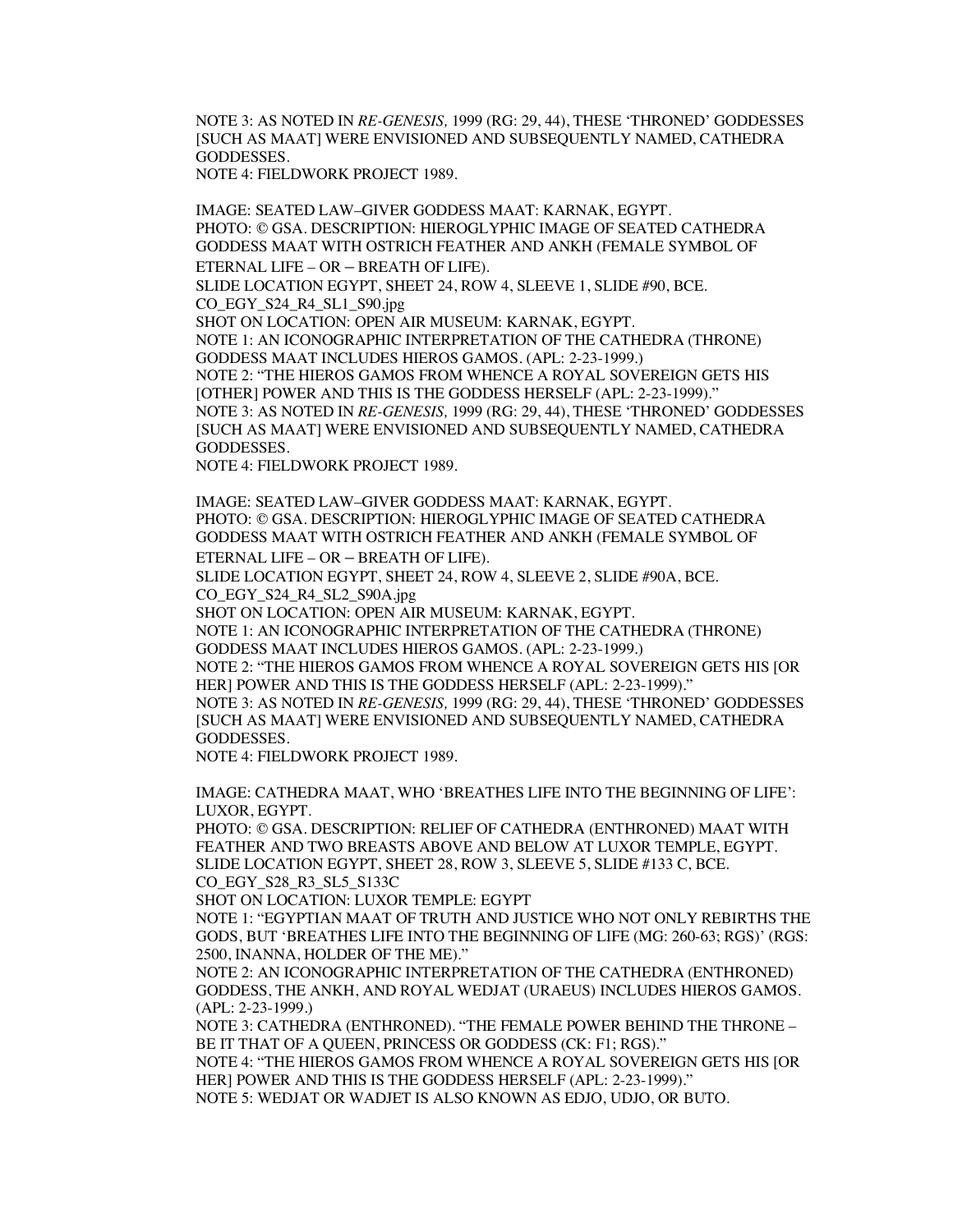NOTE 6: FIELDWORK PROJECT 1989.

IMAGE: CATHEDRA THRONE: HATSHEPSUT TEMPLE, EGYPT. PHOTO: © GSA. DESCRIPTION: RELIEF OF A CATHEDRA THRONE SURROUNDED BY SEVEN, LOWER EGYPT COBRAS, PLUS THE ROYAL WEDJAT OR THE URAEUS X 2: LOCATION IS IN THE PUNT COLONNADE AT HATSHEPSUT TEMPLE. SLIDE LOCATION EGYPT, SHEET 33, ROW 2, SLEEVE 2, SLIDE #213, BCE. CO\_EGY\_S33\_R2\_SL2\_S213.jpg

SHOT ON LOCATION: WEST BANK VALLEY OF QUEENS: LUXOR, EGYPT. NOTE 1: AN ICONOGRAPHIC INTERPRETATION OF THE CATHEDRA (ENTHRONED) GODDESS, THE ANKH, AND ROYAL WEDJAT (URAEUS) INCLUDES HIEROS GAMOS. (APL: 2-23-1999.)

NOTE 2: CATHEDRA (ENTHRONED). "THE FEMALE POWER BEHIND THE THRONE – BE IT THAT OF A QUEEN, PRINCESS OR GODDESS (CK: F1; RGS)."

NOTE 3: "THE HIEROS GAMOS FROM WHENCE A ROYAL SOVEREIGN GETS HIS [OR HER] POWER AND THIS IS THE GODDESS HERSELF (APL: 2-23-1999)."

NOTE 4: WEDJAT OR WADJET IS ALSO KNOWN AS EDJO, UDJO, OR BUTO. NOTE 5: "NATIONALLY THE MOST IMPORTANT GODS [DEITIES] WERE

DISTINGUISHED BY BEING REPRESENTED SEATED ON THRONES AND CARRYING THE EMBLEMS OF LIFE AND POWER (BATB: 30)."

NOTE 6: FIELDWORK PROJECT 1989.

IMAGE: CATHEDRA MOTHER GODDESS ASHERAH: TEL TAANACH, CANAANITE (NORTHERN ISRAEL.)

PHOTO: © GSA. DESCRIPTION: MOTHER GODDESS ASHERAH (OR ASTARTE) (GGL: 147) SEATED ON A CATHEDRA THRONE BETWEEN TWO LIONESSES. LOCATION TEL TAANACH.

SLIDE LOCATION, SHEET , ROW , SLEEVE , SLIDE #, BCE.

NOTE 1**:** ASHERAH WAS THE PROTOTYPICAL MOTHER GODDESS OF THE SEVENTY CANAANITE GODS AND KNOWN AS "*QNYT* '*LIM*, 'PROCREATRESS OF THE GODS' OR '*UM L*(*M'*): 'MOTHER OF THE GODS.'" (AMST: 47.)

NOTE 2: GODDESS ASHERAH WAS WORSHIPED IN ISRAEL FROM THE DAYS OF THE FIRST SETTLEMENT IN CANAAN, AS THE HEBREWS HAD TAKEN OVER THE CULT [CULTURES] OF THIS GREAT MOTHER GODDESS FROM THE CANAANITES. (HG: 45.) NOTE 3: AN ICONOGRAPHIC INTERPRETATION OF CATHEDRA GODDESS INDICATES HIEROS GAMOS. (APL: 2-23-1999.)

NOTE 4: "THE HIEROS GAMOS FROM WHENCE A ROYAL SOVEREIGN GETS HIS [OR HER] POWER AND THIS IS THE GODDESS HERSELF (APL: 2-23-1999)." NOTE 5: FIELDWORK PROJECT.

PHOTO NOTE: ILLUSTRATION TBD, CHRISI KARVONIDES' TEAM.

IMAGE: APHRODITE'S BLACK TRIANGULAR STONE (EGYPTIAN KA/ANKH) COIN FROM THE PAPHIAN SANCTUARY: KOUKLIA, CYPRUS.

PHOTO: © GSA. DESCRIPTION: COIN OF APHRODITE'S BLACK TRIANGULAR (VULVA-SHAPE) BAETYL **(**STONE), PAPHIAN SANCTUARY IN KOUKLIA, CYPRUS.  $(TRIANGLE/ANKH = FEMALE SIGN OF LIFE.)$ 

SLIDE LOCATION CYPRUS, SHEET 3, ROW 2, SLEEVE 2, SLIDE #2, 198-217 AD. CU\_CYP\_S3\_R2\_SL2\_S2.

SHOT ON LOCATION: BRITISH MUSEUM: LONDON, ENGLAND.

NOTE 1: COMPARISON ALSO NOTED AT KING TUT EXHIBIT, DE YOUNG MUSEUM (SF CA) ON 6-27-09.

NOTE 2: AN ICONOGRAPHIC INTERPRETATION OF THE ANKH INCLUDES HIEROS GAMOS. (APL: 2-23-1999.)

NOTE 3: "THE HIEROS GAMOS FROM WHENCE A ROYAL SOVEREIGN GETS HIS [OR HER] POWER AND THIS IS THE GODDESS HERSELF (APL: 2-23-1999)."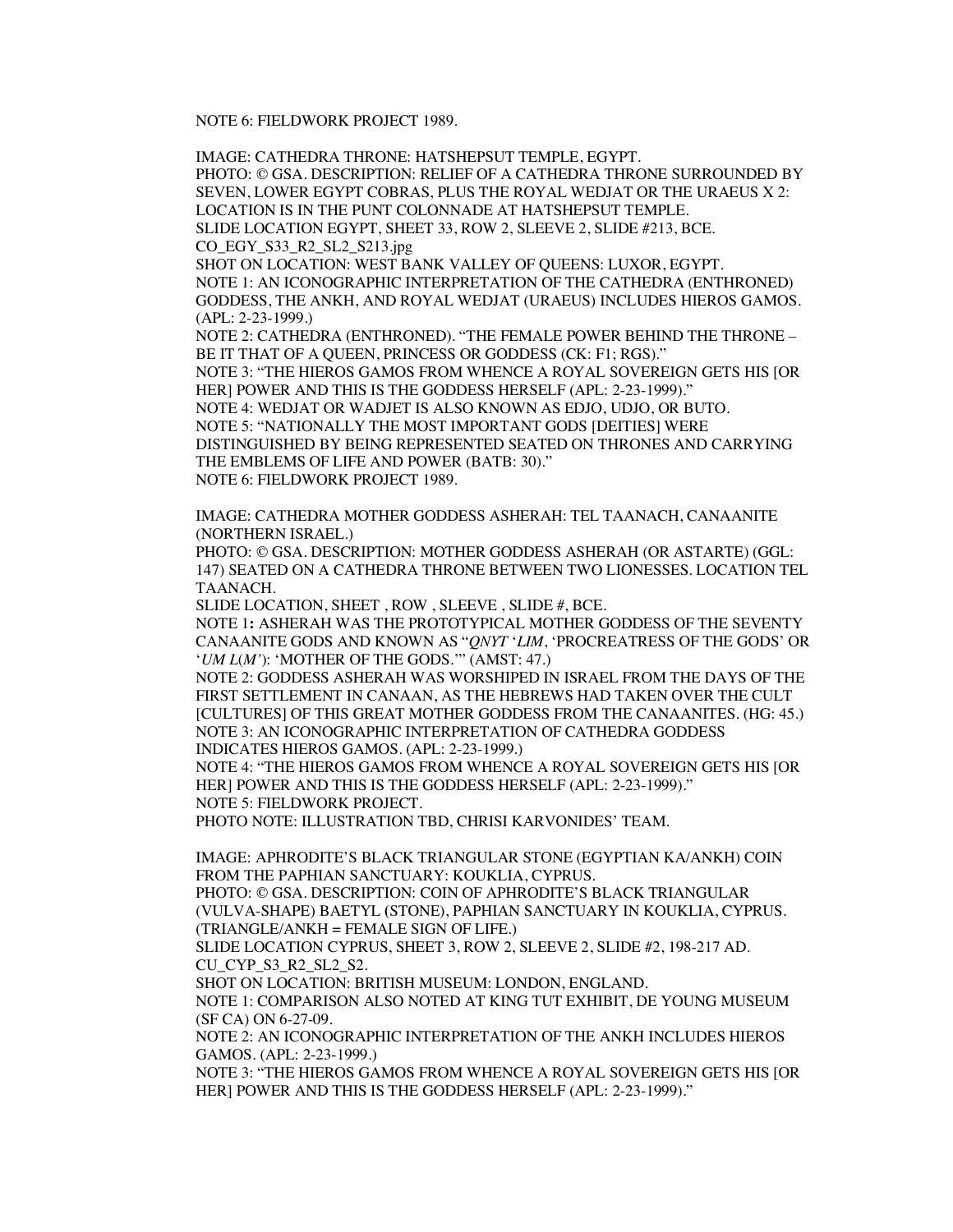NOTE 4: "THE KA IS ALSO THE GENERIC SYMBOL FOR THE FEMALE, THE PLANET *VENUS,* AND THE EGYPTIAN ANKH (RGS)." (SOURCE IS ENTRY ABOVE.) NOTE 5: FIELDWORK PROJECT 2002.

IMAGE: ENHEDUANNA HEADDRESS: AKKADIAN, UR. PHOTO: © GSA. DESCRIPTION: ELABORATE GOLD AND LAPIS LAZULI HEADDRESS, POSSIBLY BELONGING TO ENHEDUANNA OR PRIESTESS, UR. SLIDE LOCATION NEAR EAST, SHEET 1, ROW 4, SLEEVE 1, SLIDE #28, c. 2500 BCE. CU\_NEA\_S1\_R4\_SL1\_S28.jpg SHOT ON LOCATION: BRITISH MUSEUM: LONDON, ENGLAND. NOTE 1: (DG: 123.) NOTE 2: FIELDWORK PROJECT 5-2002.

IMAGE: KING SARGON OF AKKAD, NORTHERN MESOPOTAMIA. PHOTO: © GSA. DESCRIPTION: UR, KING SARGON OF AKKAD, FATHER OF ENHEDUANNA. SLIDE LOCATION NEAR EAST, SHEET 9A, ROW 1, SLEEVE 4, SLIDE #8, BCE. CU\_NEA\_S9A\_R1\_SL4\_S8.jpg SHOT ON LOCATION: BRITISH MUSEUM: LONDON, ENGLAND. NOTE 1: FIELDWORK PROJECT 5-2002.

IMAGE: ANCIENT CUNEIFORM SCRIPT: MARDUK'S TEMPLE, BABYLON. PHOTO: © GSA. DESCRIPTION: BOUNDARY STONE FROM MARDUK'S BABYLON TEMPLE INC. PROTECTIVE SPREAD EAGLE (ANZU?) ABOVE FATHER AND SON, BOTH TEMPLE PRIESTS. BABYLONIAN SCRIPT (CUNEIFORM) ATTESTS TO LAND RIGHTS AND JUDGMENTS PLUS KUDURRU CURSES.

SLIDE LOCATION NEAR EAST, SHEET 11, ROW 1, SLEEVE 4, SLIDE #4, 900-800 BCE. CU\_NEA\_S11\_R1\_SL4\_S4.jpg

SHOT ON LOCATION: BRITISH MUSEUM: LONDON, ENGLAND. NOTE 1: THE GOD MARDUK WAS REQUESTED BY THE ASSEMBLY TO CRUSH AND DESTROY TIAMAT, SHE WHO WAS THE BEGETTER OF ALL BEINGS. (PPSF: 63.) (PPSF: 60-65.

NOTE 2: FIELDWORK PROJECT 2002.

IMAGE: SERPENT – DRAGON TIAMAT ON ISHTAR'S GATE: MESOPOTAMIA. PHOTO: ©. DESCRIPTION: UPPER REGISTER INC. RELIEFS OF TIAMAT WITH SERPENT TAIL AND UNICORN BROW ON ISHTAR'S GATE, RE. BABYLON CREATION EPIC, *ENUMA ELISH*.

SLIDE LOCATION NEAR EAST, SHEET 6A, ROWS 1, SLEEVE 3, SLIDE #35, 604-562 BCE CU\_NEA\_S6A\_R1\_SL3\_S35.jpg

SHOT ON LOCATION: ISTANBUL ARCHAEOLOGICAL MUSEUM: ISTANBUL, TURKEY. NOTE 1: "THE ASSEMBLY ASKS THE GOD MARDUK TO DESTROY THE GODDESS TIAMAT – THE ORIGINAL PROGENITOR AND CREATOR OF ALL (PPSF: 63) (PPSF: 60- 65."

NOTE 2:

ALTHOUGH BABYLONIAN/MESOPOTAMIAN MARDUK WAS APPARENTLY THE FIRST GOD TO CONQUER THE DEITY TIAMAT AND THEN CLAIM VICTORY OVER THE MOTHER GODDESS AND MATERNAL LINEAGE, OTHER GODS ALSO STRUGGLED FOR SIMILAR SUPREMACY IN PERSIA, INDIA, ANATOLIA, CANAAN, GREECE AND EGYPT (MG: 275; RGS). (SOURCE: ENTRY ABOVE.)

NOTE 3: FIELDWORK PROJECT 1986.

IMAGE: INANNA'S SACRED TEMPLE: URUK, BABYLON. PHOTO: © GSA. DESCRIPTION: INANNA'S TEMPLE, URUK. SLIDE LOCATION NEAR EAST, SHEET 7, ROW 3, SLEEVE 3, SLIDE #10, BCE.